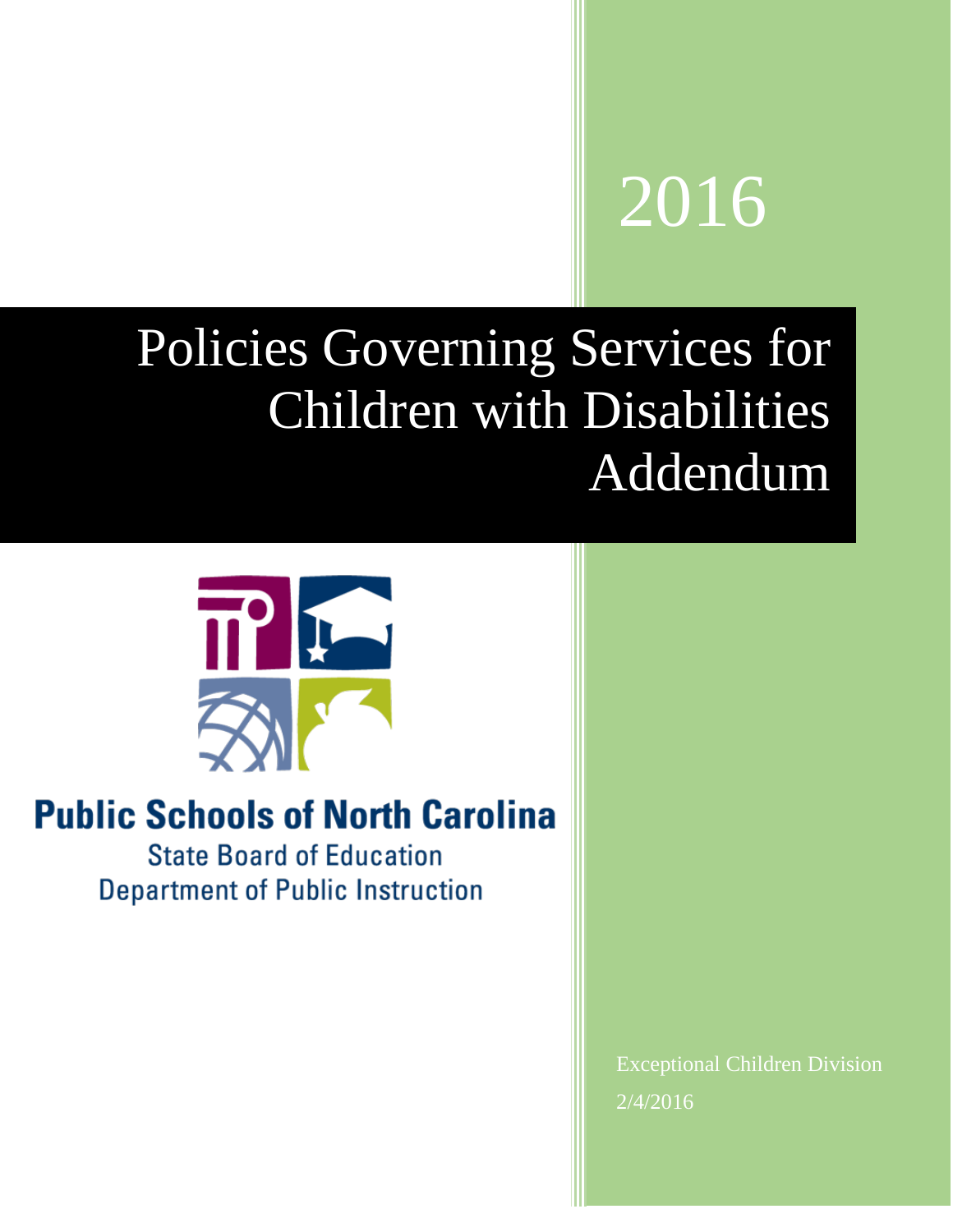#### Table of Contents

| NC 1500-2           |                                                                                      |  |
|---------------------|--------------------------------------------------------------------------------------|--|
|                     |                                                                                      |  |
| NC 1500-2.x         |                                                                                      |  |
| NC 1500-2.x         |                                                                                      |  |
| NC 1500-2.11(b)(13) |                                                                                      |  |
| NC 1500-2.11(b)(15) |                                                                                      |  |
| NC 1500-2.xx        |                                                                                      |  |
| NC 1500-2.xx        |                                                                                      |  |
| NC 1500-2.xx        |                                                                                      |  |
| NC 1500-2.xx        |                                                                                      |  |
| NC 1500-2.xx        |                                                                                      |  |
|                     |                                                                                      |  |
| NC 1503-2.5         |                                                                                      |  |
|                     |                                                                                      |  |
| NC 1503-3           | Additional Procedures for Evaluating Children with Specific Learning Disabilities  7 |  |
| NC 1503-3.1         |                                                                                      |  |
| NC 1503-3.2         |                                                                                      |  |
| NC 1503-3.3         |                                                                                      |  |
| NC 1503-3.4         |                                                                                      |  |
| NC 1503-3.5         |                                                                                      |  |

This addendum reflects the policy changes for Specific Learning Disabilities. The changes were approved by the North Carolina State Board of Education on February 4, 2016.

The policy changes documented in this addendum are effective July 1, 2020, or upon the receipt of the Intent to Implement from the local education agency.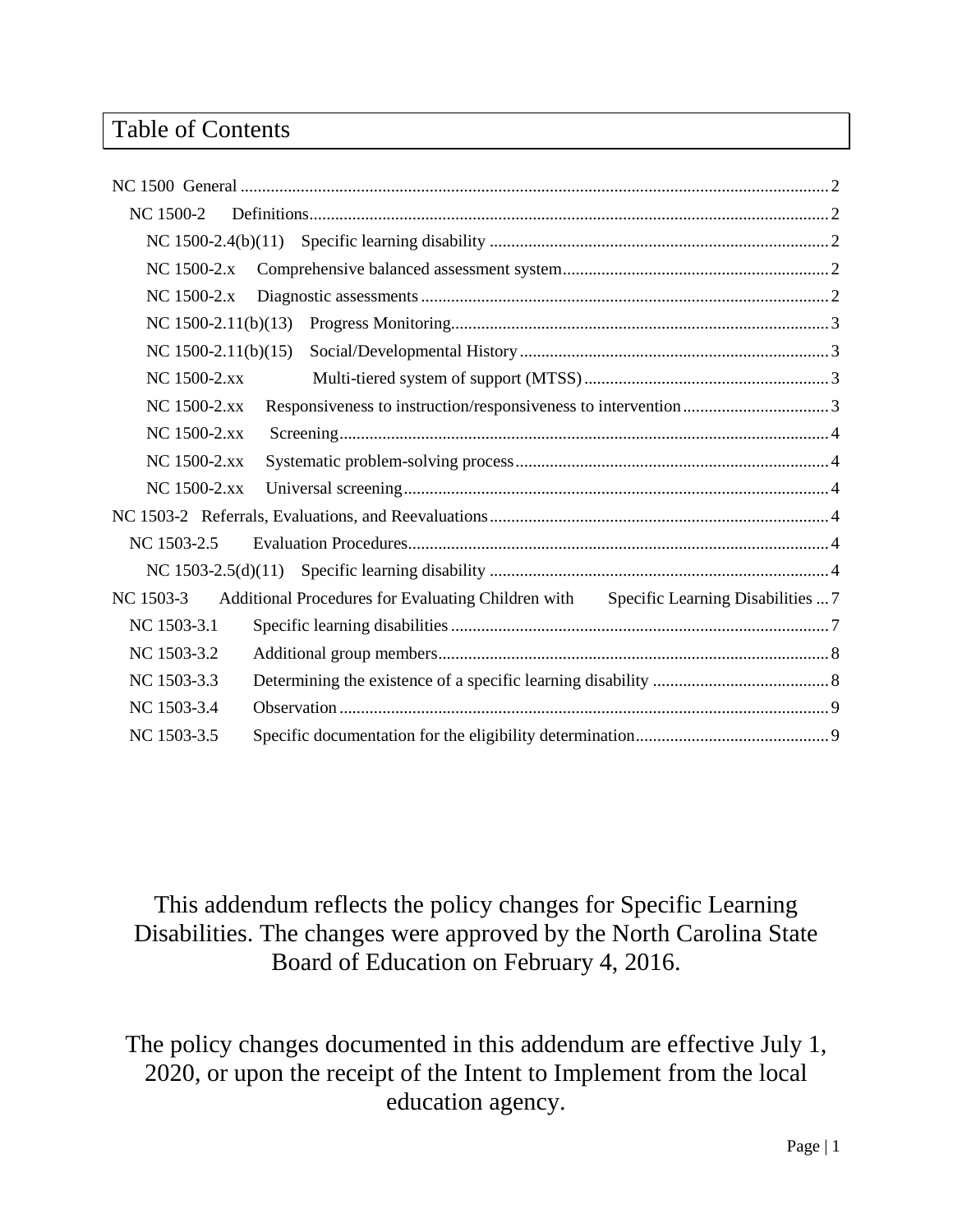#### <span id="page-2-0"></span>NC 1500 General

#### <span id="page-2-1"></span>NC 1500-2 Definitions

#### <span id="page-2-2"></span>NC 1500-2.4(b)(11) Specific learning disability

#### Specific learning disability.

- (i) General. Means a disability in one or more of the basic processes involved in understanding or in using language, spoken or written, that may manifest itself in the impaired ability to listen, think, speak, read, write, spell, or to do mathematical calculations. The disability substantially limits academic achievement so that the child does not learn at an adequate rate when provided sustained, high quality instruction and scientific research-based intervention. Alternate terms may include, but are not limited to, dyslexia and dyscalculia.
- (ii) Disabilities not included. Specific learning disability does not include learning problems that are primarily the result of visual, hearing, or motor disabilities, of intellectual disability, of serious emotional disturbance, or of environmental, cultural, or economic disadvantage.

<span id="page-2-3"></span>NC 1500-2.x Comprehensive balanced assessment system

Comprehensive balanced assessment system- The data gathered within this assessment system is designed to allow effective problem-solving at all tiers and across all student groups (i.e., subgroups), in order to design responsive instruction for all students. These components are also important data sources within a comprehensive evaluation to determine if a child has a Specific Learning Disability and the nature and extent of the special education and related services the child needs. A comprehensive balanced assessment system includes the following components:

- (a) Common formative assessments;
- (b) Interim/Benchmark assessments;
- (c) Outcome assessments;
- (d) Universal screening;
- (e) Progress monitoring; and
- (f) Diagnostic assessments.

#### <span id="page-2-4"></span>NC 1500-2.x Diagnostic assessments

Diagnostic assessments and processes are used to assist in developing hypotheses about why a problem is occurring and to identify a student's specific skill deficits and strengths in order to determine the instructional focus and to inform decisions about how to adapt and individualize interventions. They allow instruction and interventions to be focused on the specific target skill and sets of skills that will increase overall academic or behavioral competency. They assist educators in teaching precisely to realize the largest gains in student achievement.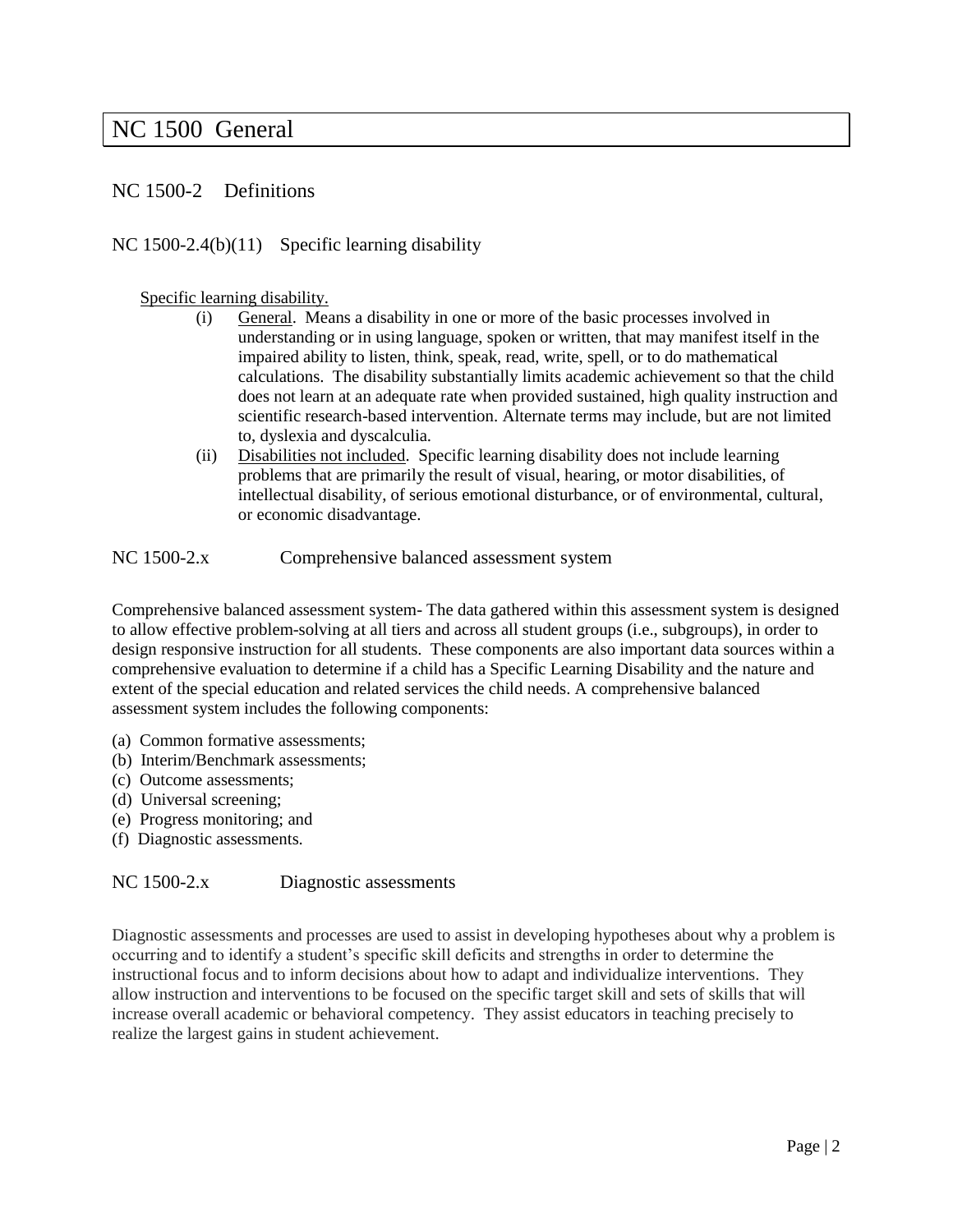#### <span id="page-3-0"></span>NC 1500-2.11(b)(13) Progress Monitoring

#### Progress monitoring

Progress monitoring refers to a scientific research-based practice used to assess students' academic and/or behavioral performance and evaluate the effectiveness of instruction and/or specific interventions. Progress monitoring can be implemented with individual students, groups of students, or an entire class. Central to the practice is data-based documentation of repeated assessments that produce quantitative results that are charted over time to document rates of improvement. The measures should be brief, reliable, valid, sensitive, linked to the area of intervention/instruction, and measure the same construct/skill over time. Embedded assessments within evidence-based intervention programs can also be an important source of progress monitoring data for students that are performing well below grade level. Students who are performing very far below expected levels may be progress-monitored the most frequently with these types of measures, but should also receive periodic progress monitoring using a general outcome measure (CBM) in order to ensure skills are transferring to content that is closer to grade level expectations.

#### <span id="page-3-1"></span>NC 1500-2.11(b)(15) Social/Developmental History

#### Social/Developmental History

A social history documents normal and abnormal developmental and/or medical events and includes a review of information gathered during the screening process and/or systematic problem-solving process including disciplinary removals, mobility and attendance/tardy rates. For preschool children, a social history must include an assessment of family composition, support systems, stressors, and environment as they correlate with the child's need or special services. The history also must include the family's or caregiver's perspective about the child and the need for special services. The history may be obtained by a licensed social worker, special educator, school psychologist, counselor, nurse, teacher or other appropriate persons.

<span id="page-3-2"></span>NC 1500-2.xx Multi-tiered system of support (MTSS)

MTSS is a multi-tiered framework which promotes school improvement through engaging, researchbased academic and behavioral practices. MTSS employs a systems approach using data-driven problemsolving to maximize growth for all.

<span id="page-3-3"></span>NC 1500-2.xx Responsiveness to instruction/responsiveness to intervention

Responsiveness to instruction/responsiveness to intervention is the practice of providing high-quality instruction and interventions matched to student need, monitoring progress frequently to make changes in instruction or goals, and applying child response data to important educational decisions.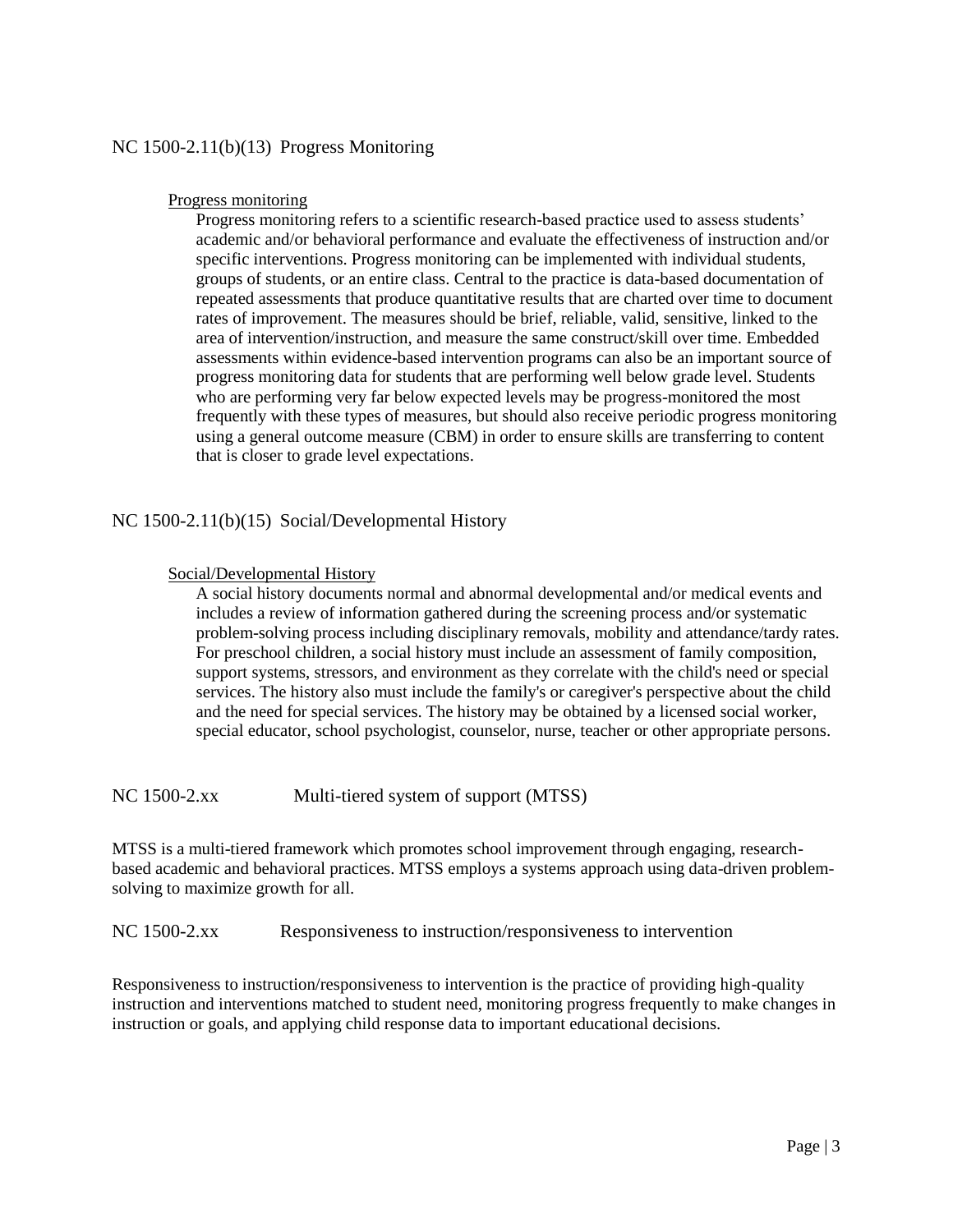#### <span id="page-4-0"></span>NC 1500-2.xx Screening

Screening may be used for the following purposes:

- (a) Universal screenings are those screenings done with all students.
- (b) Individual screenings, such as hearing, vision, and motor screenings, may be required as part of the evaluation process for eligibility for special education and related services.
- (c) The screening of a student by a teacher or specialist to determine appropriate instructional strategies for curriculum implementation shall not be considered to be an evaluation for eligibility for special education and related services.

<span id="page-4-1"></span>NC 1500-2.xx Systematic problem-solving process

A systematic problem-solving process is a structured, methodical approach to determine and address student needs to promote growth. Required steps include:

- (a) Problem identification and information gathering;
- (b) Problem analysis;
- (c) Solution development; and
- (d) Evaluation of impact.

The process for gathering information includes reviewing, interviewing, observing, and testing across the domains of instruction, curriculum, environment, and learner.

<span id="page-4-2"></span>NC 1500-2.xx Universal screening

Universal screening includes administering measures or collecting other data to allow broad generalizations to be made regarding the future performance and outcomes of all students at individual and group level (e.g. classroom, grade, school, district). The purpose is to give district and school teams a broad view of the overall health of instruction for all students as well as to identify those students requiring more intensive intervention and enrichment.

#### <span id="page-4-3"></span>NC 1503-2 Referrals, Evaluations, and Reevaluations

<span id="page-4-4"></span>NC 1503-2.5 Evaluation Procedures

<span id="page-4-5"></span>NC 1503-2.5(d)(11) Specific learning disability

(11) Specific Learning Disability.

The method for determining eligibility in the disability category of Specific Learning Disability is the evaluation of multiple sources of assessment data to document low achievement and a child's response to instruction and scientific research-based interventions.

A child's responsiveness to instruction and scientific research-based intervention is not, when considered alone, a comprehensive evaluation. Teams must draw upon information from multiple sources to conduct a full and individual evaluation, and may not rely on any single procedure or source of data for determining eligibility for special education and related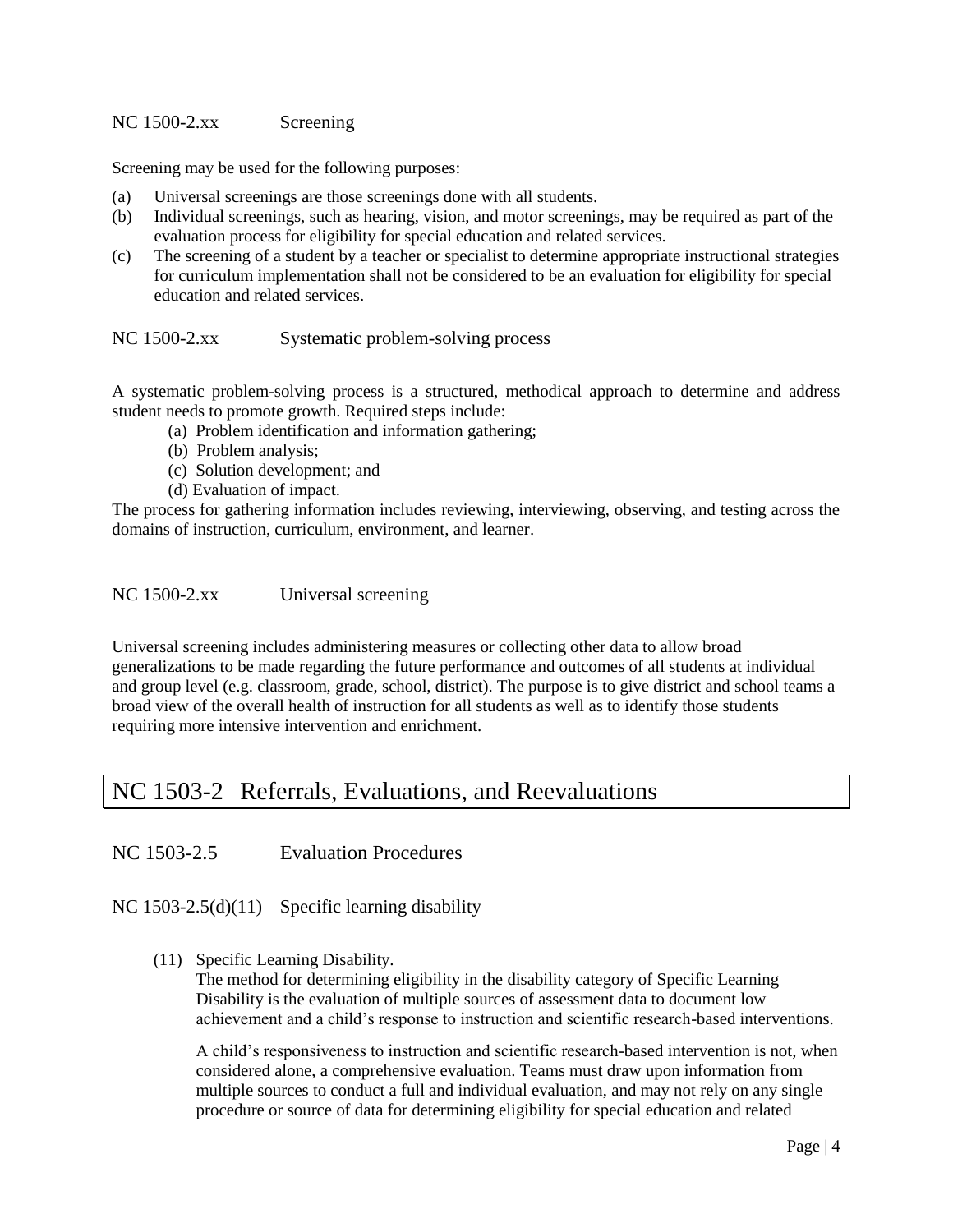services. Based on a preponderance of the data, including the child's achievement level and rate of progress, the IEP Team must determine that the child needs resources beyond what can reasonably be provided in general education.

When using a child's responsiveness to instruction and scientific research-based intervention as the basis for eligibility decisions for children with Specific Learning Disabilities, the following essential components must be in place:

- A system of high-quality core instruction and scientific research-based intervention;
- Multiple tiers of instruction, that vary in intensity, matched to student need;
- A systematic process of problem-solving/data-based decision making; and
- A comprehensive, balanced assessment system that includes: common formative assessments, interim/benchmark assessments, outcome assessments, universal screening, progress monitoring, and diagnostic assessments.

#### Determination of Eligibility

Determination of a specific learning disability includes all of the following conditions:

- Inadequate academic achievement;
- Insufficient rate of progress; and
- Adverse effect on educational performance that requires specially designed instruction.
- (i) A comprehensive evaluation includes the following required screenings and evaluations.
	- (A) Hearing screening;
	- (B) Vision screening (far and near acuity);
	- (C) Speech/language screening;
	- (D) Documentation of the results of at least two identified scientific research-based interventions which align to the academic area(s) of concern (e.g. critical components of reading, math, writing, listening comprehension, oral expression, etc.) including progress monitoring data;
	- (E) Summary of conference(s) with parents or documentation of attempts to conference with parents;
	- (F) Review of existing data to include documentation of the systematic problem solving process (which would include formal and/or informal diagnostic assessments) and observation data of core instruction;
	- (G) Social/developmental history, including any educationally relevant medical findings, a review of disciplinary removals, mobility, and attendance/tardy rates;
	- (H) Observation across settings, including core instruction and the setting in which intervention is delivered, to assess academic and functional skills;
	- (I) Multiple sources of educational assessment data, which must include, but are not limited to: universal screening, interim/benchmark assessments, data from progress monitoring and formal and/or informal diagnostic assessments. Student performance must include comparison to state and/or national norms, and district norms when available.
- (ii) In order to be eligible in the disability category of specific learning disability, the criteria in subsections  $(A)$ ,  $(B)$ ,  $(C)$  and  $(D)$  below must be met:
	- (A) The disability must not be the primary result of:
		- 1. A visual, hearing or motor disability;
		- 2. Intellectual disability;
		- 3. Emotional disturbance;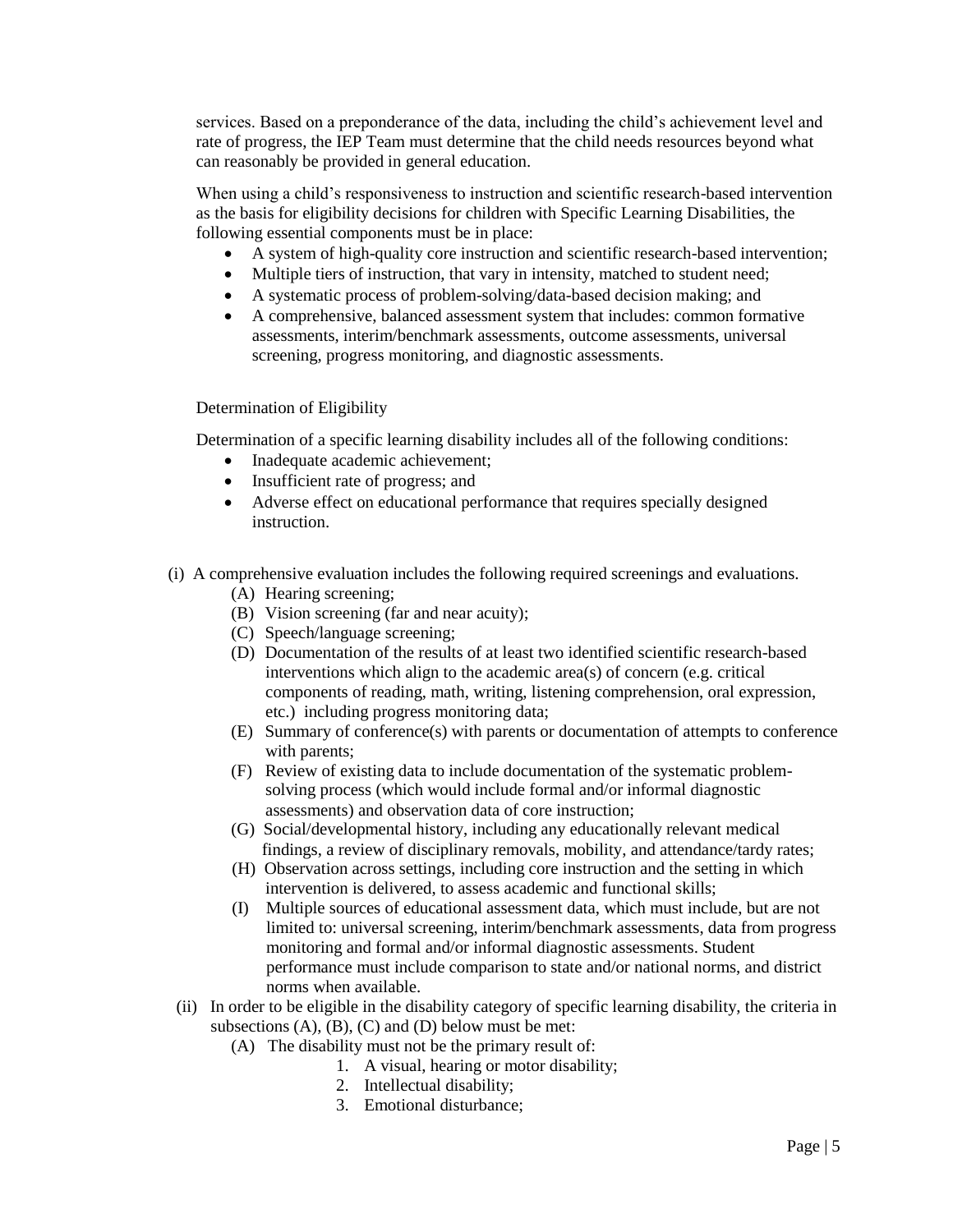- 4. Cultural factors;
- 5. Environmental or economic influences; and/or
- 6. Loss of instructional time due to factors that include, but are not limited to absences, tardies, high mobility rates, and suspensions.

A child must not be determined to have a specific learning disability if the determinant factor for that determination is any of the following:

- 1. Limited English proficiency;
- 2. Lack of appropriate instruction and scientific research-based intervention in reading, including the essential components of reading instruction as defined in Section 1208(3) of the ESEA (i.e. phonemic awareness, phonics, vocabulary, fluency and comprehension); and/or
- 3. Lack of appropriate instruction and scientific research-based intervention in math.
- (B) Inadequate academic achievement: Inadequate academic achievement is based on evidence from multiple sources of data indicating the child does not achieve adequately for the age or grade-level standards in which the child is enrolled in one or more of the following areas when provided with learning experiences and instruction appropriate for the child's age or state-approved grade-level standards:
	- 1. Basic reading skills;
	- 2. Reading fluency skills;
	- 3. Reading comprehension;
	- 4. Written expression;
	- 5. Mathematics calculation;
	- 6. Mathematics problem solving;
	- 7. Listening comprehension; or
	- 8. Oral expression.

These measures must include, but are not limited to, two or more of the following: universal screening, interim/benchmark assessments, data from progress monitoring and/or standardized measures of achievement related to the area of concern. When available, sources of data must include state and districtwide assessments. Student performance must include comparison to state and/or national norms and district norms when available. This may include comparison to other groups such as culturally and linguistically similar peers, classroom, school, and/or other comparison groups (such as culturally and linguistically similar peers, classroom and/or school). These data must be relevant to the area(s) of concern (e.g., reading, math, writing, listening, oral language).

When the area of concern includes listening comprehension and/or oral expression, additional measures of other academic skills impacted may be necessary to document inadequate achievement.

(C) Insufficient rate of progress: When provided with high-quality core instruction that a majority of students are responding to and scientific, research-based intervention(s) matched to area(s) of need, the child demonstrates either a lack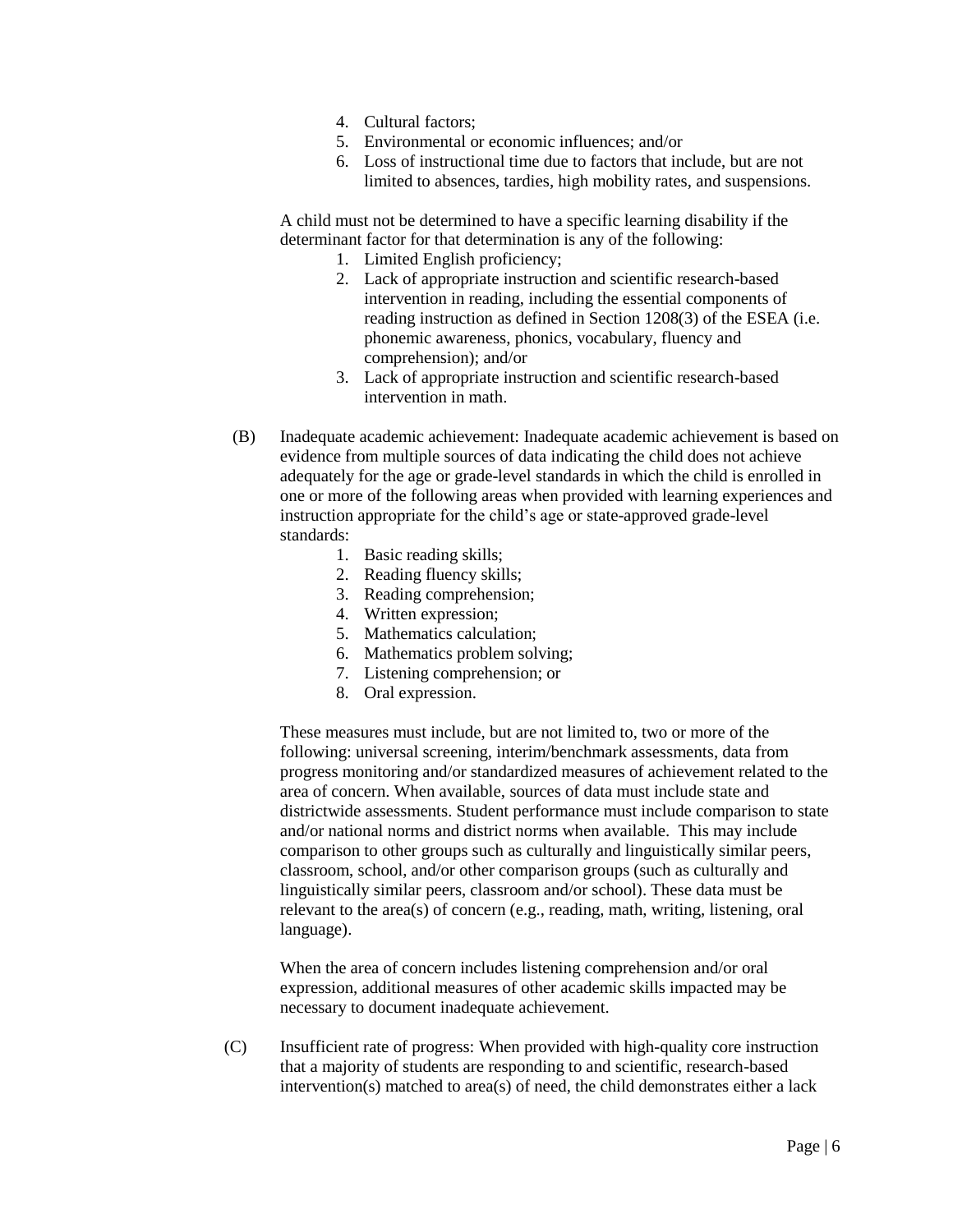of response to instruction and intervention or is responding at a rate that is insufficient to reduce their risk of failure after an appropriate period of time.

Documentation of insufficient rate of progress must include:

- 1. The type, intensity, and duration of identified scientific, research-based instructional intervention(s)
	- Documentation that the intervention length and frequency is in accordance with the identified research-based criteria that supports effective results;
- 2. The child's rate of progress during the instructional intervention(s);
- 3. A comparison of the child's rate of progress to expected rates of progress, including evidence that the intervention yielded successful responses and outcomes for the majority of other children receiving the intervention;
- 4. Progress monitoring on a schedule that:
	- Allows a comparison of the child's progress to the performance of peers;
	- Is appropriate to the child's age and grade placement;
	- Is appropriate to the content monitored;
	- Allows for interpretation of the effectiveness of intervention; and
	- Evidence that the intervention was implemented with fidelity.

\* Valid and reliable measures of progress monitoring may not be available for the areas of listening comprehension and oral expression. In these cases, teams may use valid and reliable measures of other academic skills that are impacted by the listening comprehension and/or oral expression deficits (i.e., reading, math, written language measures of progress monitoring) to assess a student's rate of progress and the impact of the scientific research-based intervention on these academic areas. Additional measures that directly assess progress in listening comprehension and/or oral expression should also be collected to supplement these data.

 (D) Demonstrated educational need: The disability must adversely impact educational performance, and require specially designed instruction.

#### <span id="page-7-0"></span>NC 1503-3 Additional Procedures for Evaluating Children with Specific Learning Disabilities

#### <span id="page-7-1"></span>NC 1503-3.1 Specific learning disabilities

- (a) General. The state has adopted, consistent with NC 1503-3.3, criteria for determining whether a child has a specific learning disability as defined in NC 1500-2.4(c)(11). The criteria –
	- (1) Requires the use of a systematic, problem-solving process based on the child's response to scientific research-based interventions (RTI/MTSS) and the evaluation of data (i.e. progress monitoring data) documenting the child's response to instruction and scientific researchbased intervention.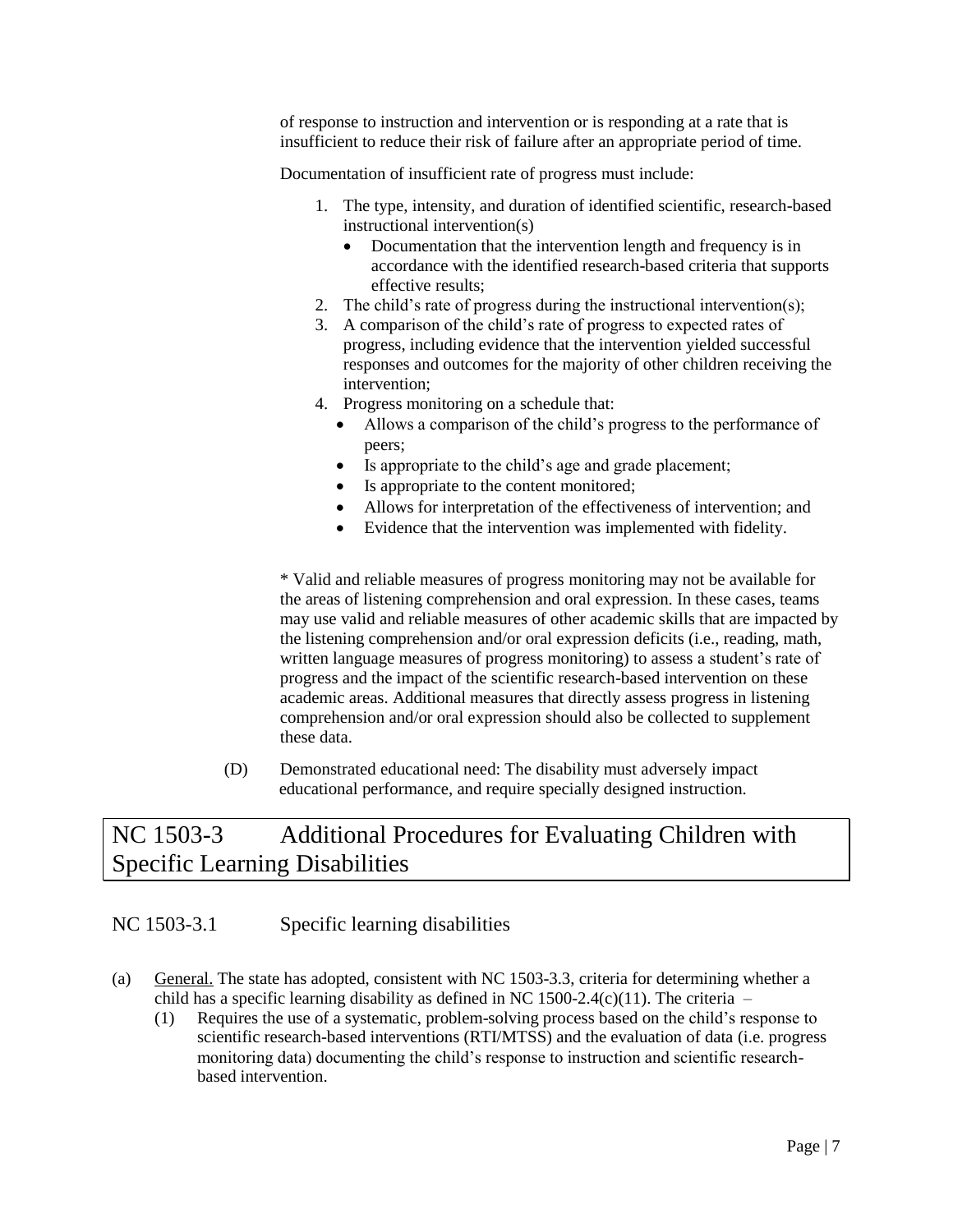(b) Consistency with State criteria. LEAs must use the State criteria adopted pursuant to paragraph (a) of this section in determining whether a child has a specific learning disability.

(Authority: 20 U.S.C. 1221e-3; 1401(30); 1414(b)(6); 34 CFR 300.307)

#### <span id="page-8-0"></span>NC 1503-3.2 Additional group members

The determination of whether a child suspected of having a specific learning disability is a child with a disability as defined in NC 1500-2.4, must be made by the child's parents and a team of qualified professionals, which must include--

- (a) (1) The child's regular teacher; or
	- (2) If the child does not have a regular teacher, a regular classroom teacher qualified to teach a child of his or her age; or
	- (3) For a child of less than school age, an individual qualified by the SEA to teach a child of his or her age; and
- (b) At least one person qualified to conduct and interpret individual diagnostic examinations of children.

(Authority: 20 U.S.C. 1221e-3; 1401(30); 1414(b)(6); 34 CFR 300.308)

<span id="page-8-1"></span>NC 1503-3.3 Determining the existence of a specific learning disability

- (a) The group described in NC 1503-2.6 may determine that a child has a specific learning disability, as defined in NC 1500-2.4(b)(11), if the child meets the criteria described previously in section NC 1503-2.5(d)(11).
- (b) To ensure that underachievement in a child suspected of having a specific learning disability is not due to lack of appropriate instruction in reading or math, the group must consider, as part of the evaluation described in NC 1503-2.4 through NC 1503-2.6 -
	- (1) Data that demonstrates that prior to, or as a part of the referral process, the child was provided appropriate instruction in regular education settings, delivered by qualified personnel;
	- (2) Documentation that scientific, research-based interventions addressing the identified area(s) of concern were delivered by qualified personnel; and
	- (3) Data-based documentation of repeated assessments of achievement at reasonable intervals, reflecting the child's progress and changes in intervention was provided to the child's parents.
- (c) Following a referral from school personnel or a parent, if additional data is sought for determining a child's eligibility, parental consent must be obtained and the public agency must adhere to the timeframes described in NC 1503-2.1 and NC 1503-2.3 unless extended by mutual written agreement of the child's parents and a group of qualified professionals, as described in NC 1503-  $2.6(a)(1)$  –
	- (1) If, prior to a referral, the child has not made adequate progress after an appropriate period of time, when provided instruction as described in paragraphs  $(b)(1),(b)(2)$  and  $(b)(3)$  of this section; and
	- (2) Whenever a child is referred for evaluation.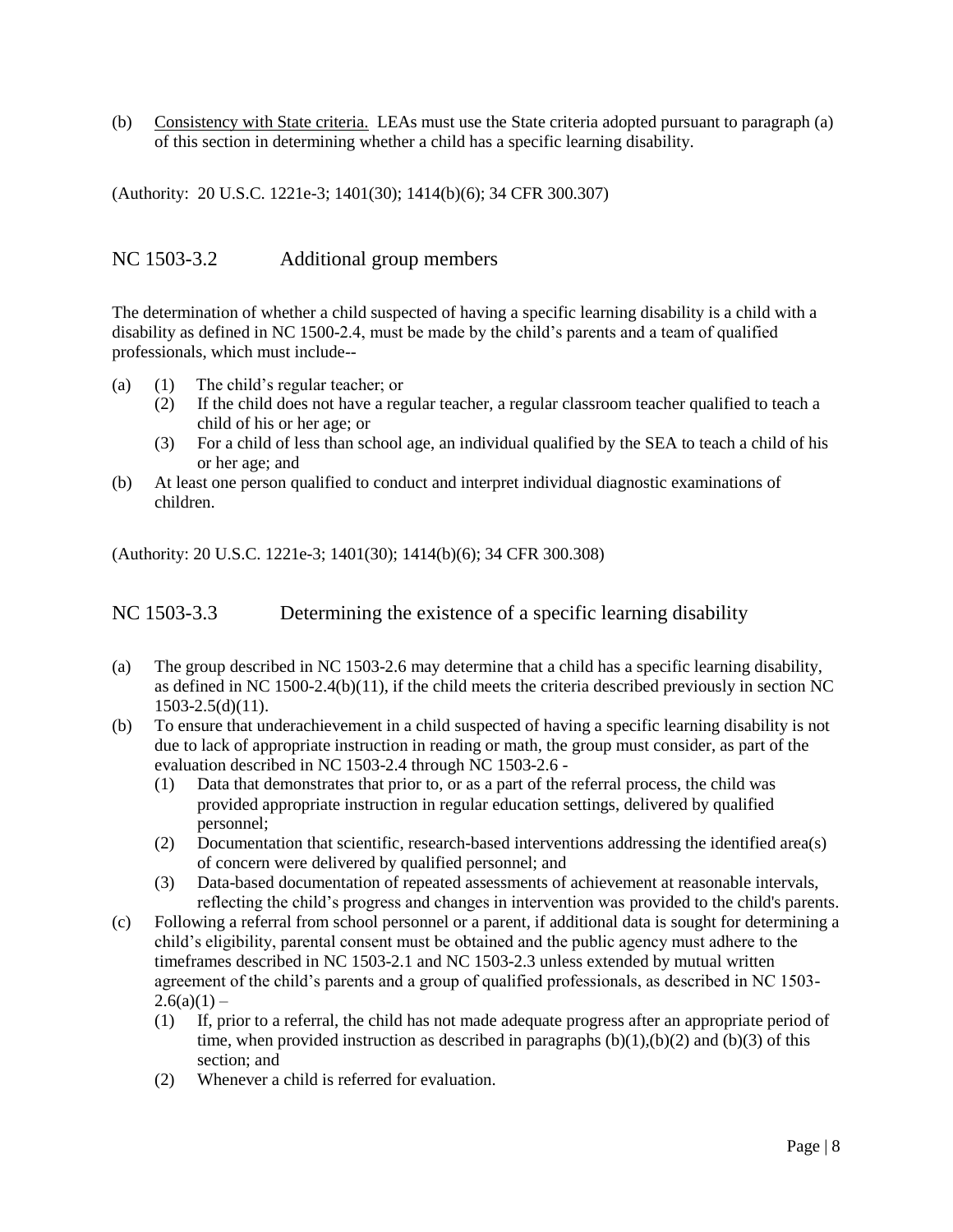(Authority: 20 U.S.C. 1221e-3; 1401(30); 1414(b)(6); 34 CFR 300.309)

#### <span id="page-9-0"></span>NC 1503-3.4 Observation

- (a) The LEA must ensure that systematic observational data is collected in the child's learning environment including core instruction and the setting in which the child received intervention in order to:
	- (1) Document the child's academic achievement, functional performance, and behavior in the area(s) of difficulty.
	- (2) Assist in the documentation that appropriate instruction was provided, and that scientific research-based interventions were delivered.
- (b) The IEP Team described in NC 1503-2.7(a)(1), in determining whether a child has a specific learning disability, must decide to use-
	- (1) Information from at least one systematic observation conducted during routine classroom instruction and monitoring of the child's performance that was done before the child was referred for an evaluation;
	- (2) Information from at least one systematic observation conducted within the setting in which the child receives scientific research-based intervention that was completed before the child was referred for an evaluation; *The person(s) responsible for collecting the observational data of scientific researchbased intervention must have specific content knowledge of the curriculum and/or behavioral area that is targeted for the intervention.*
	- (3) Information from at least one systematic observation, that was conducted by a member of the group described in NC 1503-2.7(a)(1), of the child's academic performance during routine classroom instruction after the child has been referred for an evaluation and parental consent, consistent with NC 1503-1(a), is obtained.
- (c) For English Language Learners (ELLs), at least one of the individuals conducting the observation(s) must be a person knowledgeable about instruction for ELLs, as well as any pertinent cultural and/or linguistic characteristics of the individual child.
- (d) In the case of a child of less than school age or out of school, a group member must observe the child in an environment appropriate for a child of that age.
- (e) In the case of a school-age child who is in a placement outside of the local education agency (LEA), a team member must observe the child in the child's current educational environment.

#### (Authority: 20 U.S.C. 1221e-3; 1401(30); 1414(b)(6); 34 CFR 300.310)

<span id="page-9-1"></span>NC 1503-3.5 Specific documentation for the eligibility determination

- (a) For a child suspected of having a specific learning disability, the documentation of the determination of eligibility, as required in NC 1503-2.7(a)(2), must include a statement of--
	- (1) Whether the child has a specific learning disability;
	- (2) The basis for making the determination, including an assurance that the determination has been made in accordance with NC 1503-2.7(c)(1);
	- (3) The relevant academic, functional, and behavioral data collected, during the observation of the child in relationship to the child's academic functioning;
	- (4) The educationally relevant medical findings, if any;
	- (5) The determination of the group concerning the effects of Limited English Proficiency or lack of appropriate instruction in reading or math on the child's achievement level;